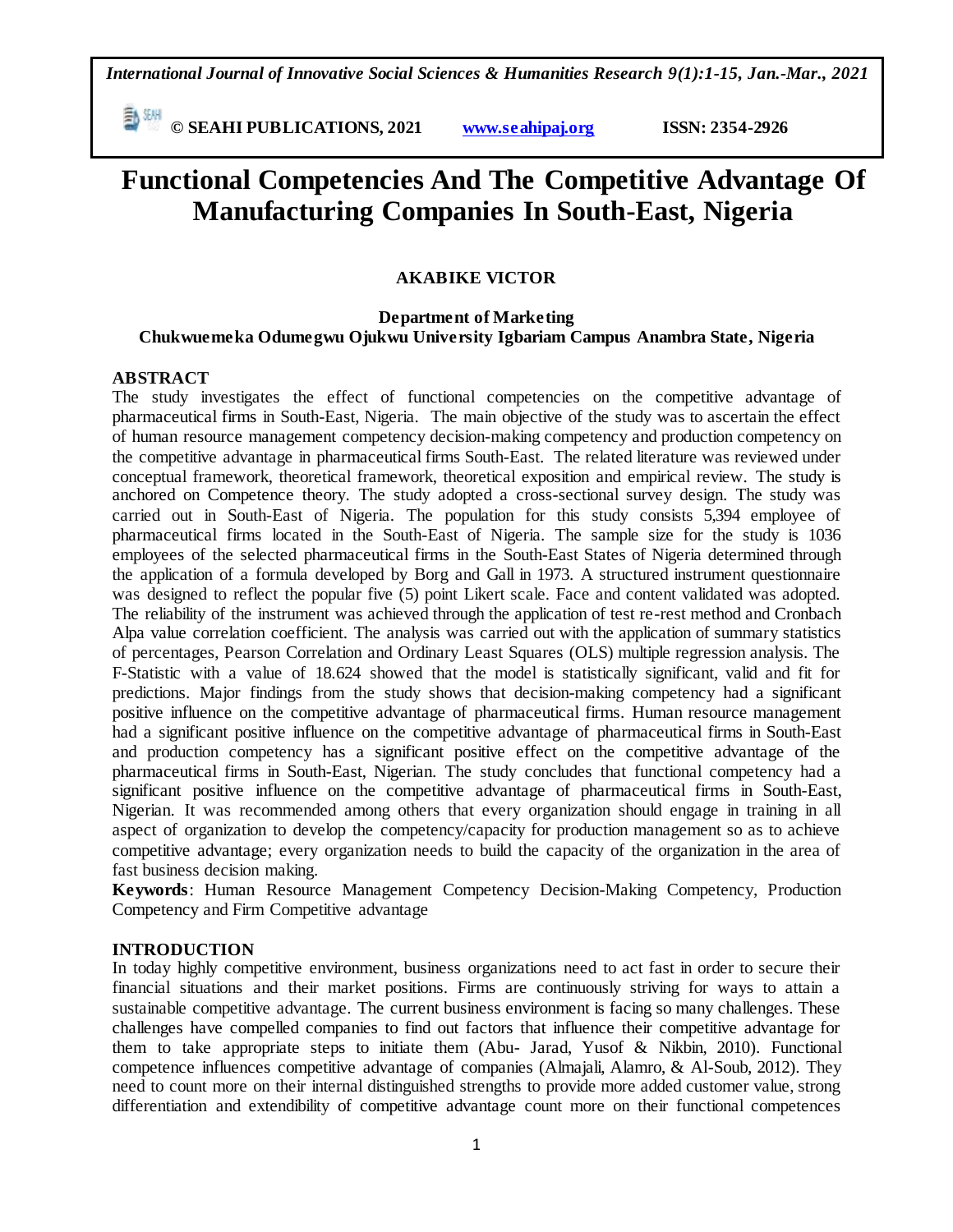(Hamel & Prahalad, 2014). Functional competencies are the base of all competitive advantage (Srivastava, 2005) Raven and Stephenson (2016) posits that functional competencies are basic skills and behaviour that are needed to do a job successfully. It can also be regarded as job-specific competencies that drive proven high competitive advantage, quality results for a given position.

Malaolu and Ogbuabor (2013) posit that companies that achieved competitive advantage employed strategies that took advantage of their functional competencies. These functional competencies included designing new products, installing new production technologies, adapting training programs, using quality control techniques, and improving supplier relationships.The functional competencies plays a key role in Nigeria pharmaceutical industry (due to its competitive advantage),generating jobs, contributing to social and political stability, and adding high value exports to help the balance payment of those pharmaceutical firms. Competitive advantage is a positional superiority based on the provision of superior customer value or the achievement of lower relative costs (Gitau, Mukulu & Kihoro, 2016).To survive and win, a firm has to gain advantage over its competitors and earn huge profit (Zeebaree & Siron, 2017). The authors explained competitive advantage as a process of strategies adopted by a firm to enjoy differentiation and low-cost resulting in an advantageous position to the firm over its competitors. A firm enjoys competitive advantage when it can create more economic value than its competitors (Barney & Hesterly, 2010). Eniola and Entebang (2014) argued that functional competencies of organization are prominent factors that help organizations to achieved competitive advantage over their competitors. Competitive advantage gives a firm an edge over its competitors and enjoys higher ability to generate greater value for the firm and its stakeholders (Uchegbulam, Akinleye & Ibidunni, 2015). Competitive advantages are formed by activities of an organisation that are better than their competitors. To survive and win, firm has to gain advantage over its competitors. Competitive advantage as defined by Rothaermel (2013) is a process by which a firm formulates and implements strategy that leads to superior competitive advantage.

Functional competencies have long been considered a significant factor in a firm"s competitive advantage because they enable the firm to develop, combine, and transform resources (physical, financial and Arugu & Wosu…… Int. J. Innovative Soc. Sc. & Hum. Res. 8(1):1-11, 2020managerial) into value offerings (Doole, Grimes & Demack, 2011). Thus, competencies are not only an indicator of overall export capability; rather, they are a precursor of a firm"s capacity to initiate and maintain regular exporting. Markland, Droge and Vickery (2013) revealed that there is a strong relationship between competitive advantage and functional competencies. Some studies also show that different competitive advantages have significant impacts on functional competencies results. However, most of these studies have been conducted in a developed countries context. Very few studies have been done for developing countries as well as in Nigeria. Hence this study was carried out in order to assess the effect of functional competencies on the competitive advantage of pharmaceutical firms in South-East, Nigeria

## **Statement of the Problem**

There is a general opinion that most organizations have failed to deliver on the purposes for which they were established. This is common in developing countries. Pharmaceutical companies operate in a challenging business environment. Some of the challenges are: difficult economic conditions, enlightened and demanding customers, lack of competent experts in financial markets and cut throat competition (Massele, Jonathan, Darroux, & Fengju (2015**)**. Poor resource management and employees" inefficiency has been suggested by Adeoye (2016) as the twin issues that need to be addressed in the Nigerian pharmaceutical sector. A preliminary interview conducted randomly on top pharmaceutical officers to examine the problem of the study highlighted a perceived high level of inefficiency in some Nigerian pharmaceutical sectors which is evident by the weak infrastructure service provision, duplication and overlaps of duties, non-availability of quality goods and enormous investment in training without results. All the above shortcomings demonstrated the presence of incompetent workers in the pharmaceutical sector. This has produced waste of national resources, poverty in the face of abundance, unemployment and economic retardation that lead to competitive disadvantage for many companies. There is substantial literature on functional competence, firm- competitive advantage and the way they affect company competitive advantage. These challenges are poor production competency; poor marketing competency;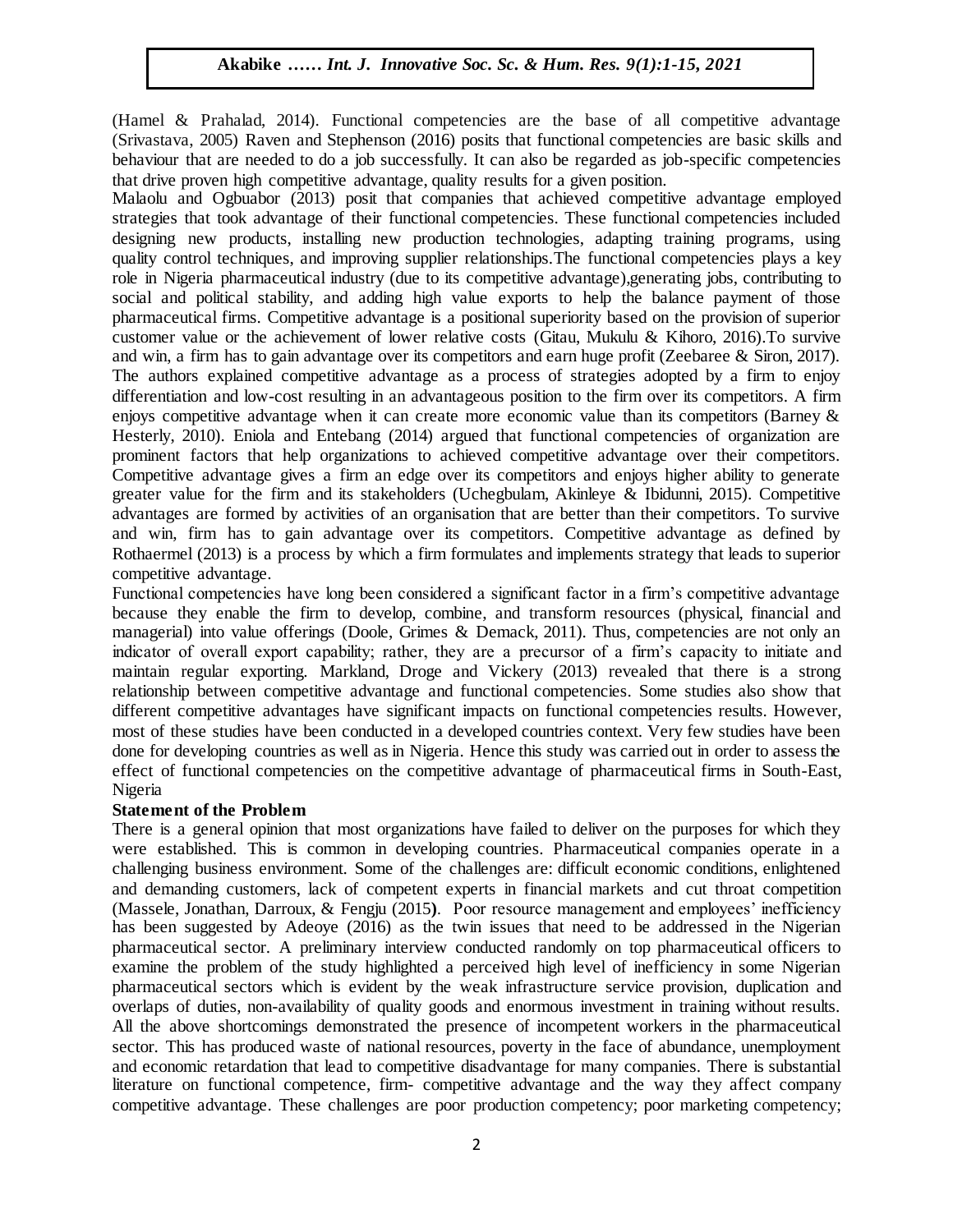poor time management competency; poor human resource competency and poor decision-making competency which lead to competitive disadvantage of organizations.

There is a conflict finding on the functional competence and firm- competitive advantage. Empirically the issue of functional competence and firm- competitive advantage has not been resolved, some result shows significant positive effect while other shows negative effect with firm competitive advantage. However, since only few studies have been carried out in this direction in Nigeria which has created some obvious gaps in knowledge, to investigation of functional competencies and their effects on competitive advantage of pharmaceutical firms in Nigeria is therefore recommended to enable proper documentation of the relationship between the two variables in Nigerian pharmaceutical sector and the effect on the economy.

## **Objective of Study**

The main objective of this study is to examine the effects of functional competencies on the competitive advantage of pharmaceutical companies in South-East, Nigeria.The specific objectives are to: Arrugue of Study and Woster Study Soc. Sc. Army Int. J. Innovative Soc. 8(1):1-11, 2020

- 1. Determine the influence of human resource competency on competitive advantage of pharmaceutical companies in South-East, Nigerian Arugu South-East, Nigerian<br>Architecture Soc. Sc. 8(1):1-11, 2020
- 2. Examine the effect of decision-making competency on competitive advantage of pharmaceutical companies in South-East, Nigerian
- 3. Access the effect of production competency on competitive advantage of pharmaceutical companies in South-East, Nigerian

## **Research Questions**

The following research questions were formulated to guide this research work.

- 1. What are the degrees of influence does human resource competencies influence competitive advantage of pharmaceutical companies in South-East, Nigerian?
- advailage of pharmaceutical companies in South-East, Nigerian?<br>2. What are the degrees of effect does decision-making competency have on competitive advantage of pharmaceutical companies in South-East, Nigerian
- 3. To what extent does production competency affect competitive advantage of pharmaceutical companies in South-East, Nigerian?

## **Hypotheses**

The research hypotheses for this research are as follows:

- H1: Human resource management has no significant positive influence on competitive advantage of pharmaceutical companies in South-East, Nigerian
- H2: Decision-making competency, has no significant positive effect on competitive advantage of pharmaceutical companies in South-East, Nigerian
- H3: Production competency has no significant positive effect on competitive advantage of pharmaceutical companies in South-East, Nigerian

## **REVIEW OF RELATED LITERATURE**

## **Conceptual Review**

## **Functional competencies**

Functional competencies describe the knowledge, skill, and/or abilities required to fulfill required job tasks, duties or responsibilities. Hill & Jones (2010) asserted that a functional competency is unique strength that allows a company to achieve superior efficiency, quality, innovation, or customer responsiveness, and thereby to create superior value and attain a competitive advantage. A firm with a functional competency can differentiate its product or achieve substantially lower cost than its rivals. Consequently, it creates more value than its rivals and will earn a profit rate substantially above the industry average (Hill & Jones, 2010).

Functional competencies refer to "the set of professional skills, abilities, and technical knowledge which specifically deal with the technical aspects of the job, essential to carry out specific functional or taskrelated activities" (Janjua, Naeem, & Kayani, 2002,). According to Janjua et al., (2012), functional competencies include vocational and technical skills which are necessary for the accomplishment of taskrelated objectives of the job. Functional management competence covers the "understanding of and proficiency in managing specific functional tasks" (Katz, 1974, p.91). Therefore, functional competencies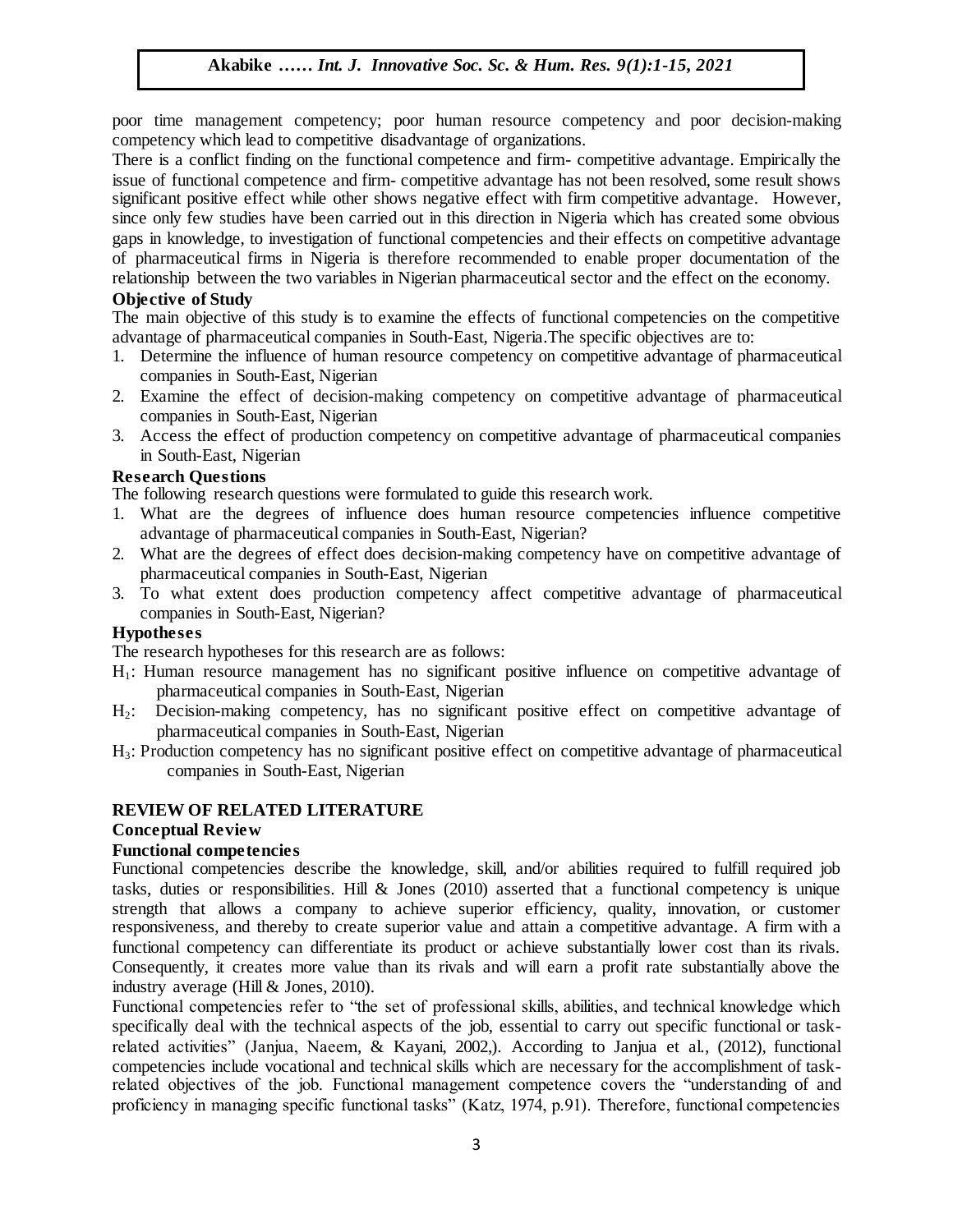encompass proficiency in technical tasks and areas appropriate to the specific job. Managers with functional competencies possess work planning skills and the ability to make decisions.

Sukboonyasatit and Thanapaisarn, (2011) pointed to functional areas of the firm as areas of competency. In the empirical studies of Akimova (2011), functional areas had been seen as source of competitive advantage. Core competencies of functional areas through the fusion of resources and capabilities are main source of source of competitive advantage (Snezana, 2015).

Hill and Jones (2010) asserted that competencies at functional-level can be sources of competitive advantage through assessing the four factors of competitive advantage efficiency, quality, innovation, and customer responsiveness. Functional-level strategies are strategies directed at improving the effectiveness of basic operations within a company. They include primary functions (e.g. production, marketing, research and development) and support functions (e.g. information system, human resources, and infrastructure).

It is generally seen as a cluster of related knowledge, skills, and attitudes that affects a major part of one"s job (a role or responsibility), that correlates with competitive advantage on the job, that can be measured against well-accepted standards, and that can be improved via training and development" (Özcelik  $\&$ Ferman, 2016). Dingle (2005) adds awareness to this definition. According to Dingle, functional competence is a combination of knowledge, skill and awareness.

#### **Competitive advantage**

Competitive advantage is perhaps the most widely used term in strategic management, yet it remains poorly defined and operationalized (Ismail, Che Rose & Abdullah, 2010). Alderson (1965) was one of the first to recognize that firms should strive for unique characteristics in order to distinguish themselves from competitors in the eyes of the customers. He argued that differential advantage might be achieved through lowering prices, selective advertising appeals, and/or product improvements and innovations.Mooney (2007) defined Competitive advantage as a "capability or resource that is difficult to imitate and valuable in helping the firm outperform its competitors. A competitive advantage is an advantage over competitors which is gained when an organization is able to provide greater services, benefits and values at higher prices or providing the same value as its competitors but at lower prices (Riley, 2012). Rungwitoo (2012) defined the competitive advantage as "the integration between competitive advantage and capability to create superior value for a customer better than competitors." Porter (1985) defined competitive advantage it is at the heart of a firm's competitive advantage in competitive markets thus competitive advantage grows fundamentally out of value a firm is able to create for its buyers that exceeds the firm"s cost of creating it. Dranove et al. (2016) said when a firm earns a higher rate of economic profit than the average rate of economic profit of other firms competing within the same market, the firm has a competitive advantage in that market. Barney (2013) tried to define competitive advantage with strategy view. He stated "a firm is said to have a competitive advantage when it is implementing a value-creating strategy not simultaneously being implemented by any current or potential competitors". Porter (1985) asserted that competitive advantage comes from the value that firms create for their customers that exceeds the cost of producing that value. The key concern for a business is to capture that value which is greater than its cost. e titive advantage entry soc. Sc. Box 3. Innovative Soc. Sc. 8(1):1-11, 2021

#### **Theoretical Framework**

#### **Competence Theory**

Competence theory was propounded by Bain (1968).Competence theory is actually the most tangible and reasonable alternative to dominant strategic model of industrial organization. Introduced at a pioneering level by Bain (1968) and successively developed by Porter (1985). They argue that by concentrating excessive attention on product market strategies, the Porter framework neglects the cost of developing the basis of and implementing those very strategies. Resources must be acquired or built before a product market strategy may be implemented. Again, instead of an exclusive outward orientation toward market niches and advantageous cost-revenue combinations, the competence-based perspective also puts emphasis on building up resources and organizational routines within the firm itself. Organization and production are emphasized, as well as the market. Porter and Kramer (2006) posit that competence theory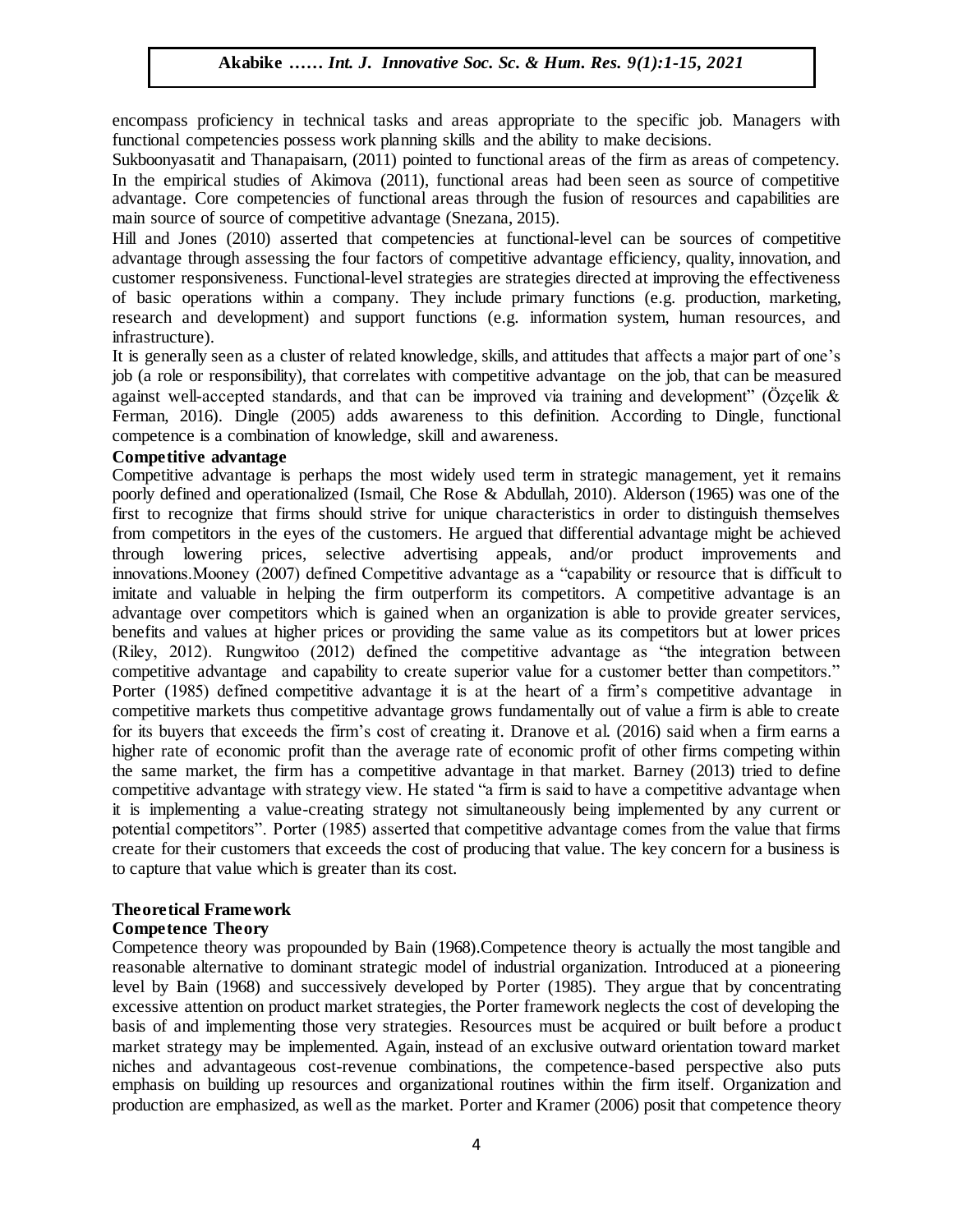proposes to bring, to the strategic reflection, new answers to the " longitudinal problem", which consists of the individualization of the conditions that permit a firm to reach and hold on to a favourable competitive position over time. This problem, however, cannot be separated from the "cross-sectional problem", aimed at understanding the causes at the base of the firm"s superior competitive advantage at a precise instance in time.

Montgomery and Collis (2009) believe that the industry or business must remain the principal unit of analysis, as the possession of determinate resources or competencies should be, in any case, compared with those of the competitors: it follows that the firm profitability depends both on the attractiveness of the industry in which the firm competes and on its relative position in that industry. Then, if the essence of strategy is choosing to perform activities differently than rivals do the core competencies enable the choice of diversity to be followed, furthermore firms are able to carry out activities at a lower cost or in such a way as to create a greater value for the customer lies in that which Porter calls "drivers" (Porter 1996).

Competence-based approaches have been applied to strategic management. It is, however, possible to identify some cardinal themes. There is recognition of learning-by-doing as a source of endogenous growth. This emphasis on learning and growth means that individuals themselves are in a process of development, in contrast to static and equilibrium-based approaches and recognition of the role of radical uncertainty and other chronic problems pertaining to information and knowledge in the firm. So, firms need, according to the analogy made by Porter (2006), to be "capabilities predators", means to move rapidly from one business to another, copying capacities, developing them so as to assume the role of leader, and this is possible with the aid of flexible human resources and transversal management of the firm.

#### **Empirical Review**

Mahmood, Hee, Yin and Hamli (2018) examined the relationship between training functions and employee competitive advantage and also to examine the mediating effects of employee competency on the relationship between training functions and employee competitive advantage. A quantitative survey method was employed in this study coupled with factor analysis, descriptive analysis, correlation analysis and hierarchical regression analysis to analyse the collected data. The results show that training need analysis and training effectiveness were positively associated with employee competitive advantage. It was discovered that employee competency is a partial mediator between training functions and employee competitive advantage. The findings of this research will facilitate municipal councils and other local authorities in Malaysia to prioritize training need analysis and training effectiveness as part of the process in planning and implementing training programs since it has an impact on employee competency and employee competitive advantage

Subramanian, Kamalesh and Strandholm (2020) examined the role of organizational competences in the market-orientation-competitive advantage relationship: An empirical Analysis. The purpose of this paper is to examine the specific ways in which market orientation of an organization contributes to the creation of organizational competences that lead to superior competitive advantage. Survey data from 159 acute care hospitals were statistically analyzed to test 35 the research hypotheses. The findings show that the Market orientation makes a significant contribution to the creation of a number of organizational competences which, in turn, lead to superior competitive advantage in the areas of cost containment, growth in revenue, success in retaining patients, and success of new services.

Hagstrom, Tomas and Goransson (2017) studied sustainable competence: a study of a bank". The purpose is to study how the staff members in a bank perceive a company culture and how this perception is related to background aspects (gender, age, etc.), and engagement in regular, regulating activities decided by the company. An "abductive" approach inspired by action-, adult developmental-, complexity- and "holon" theory comprise a frame of reference applied on a multi-methodological case study in progress, within which a survey distributed in the whole bank in Sweden has been analyzed in terms mainly of a multiple linear regression analysis. Results indicate strong integration in the company culture related to active engagements in regular and regulating activities. The regression analysis clearly indicates that the cultural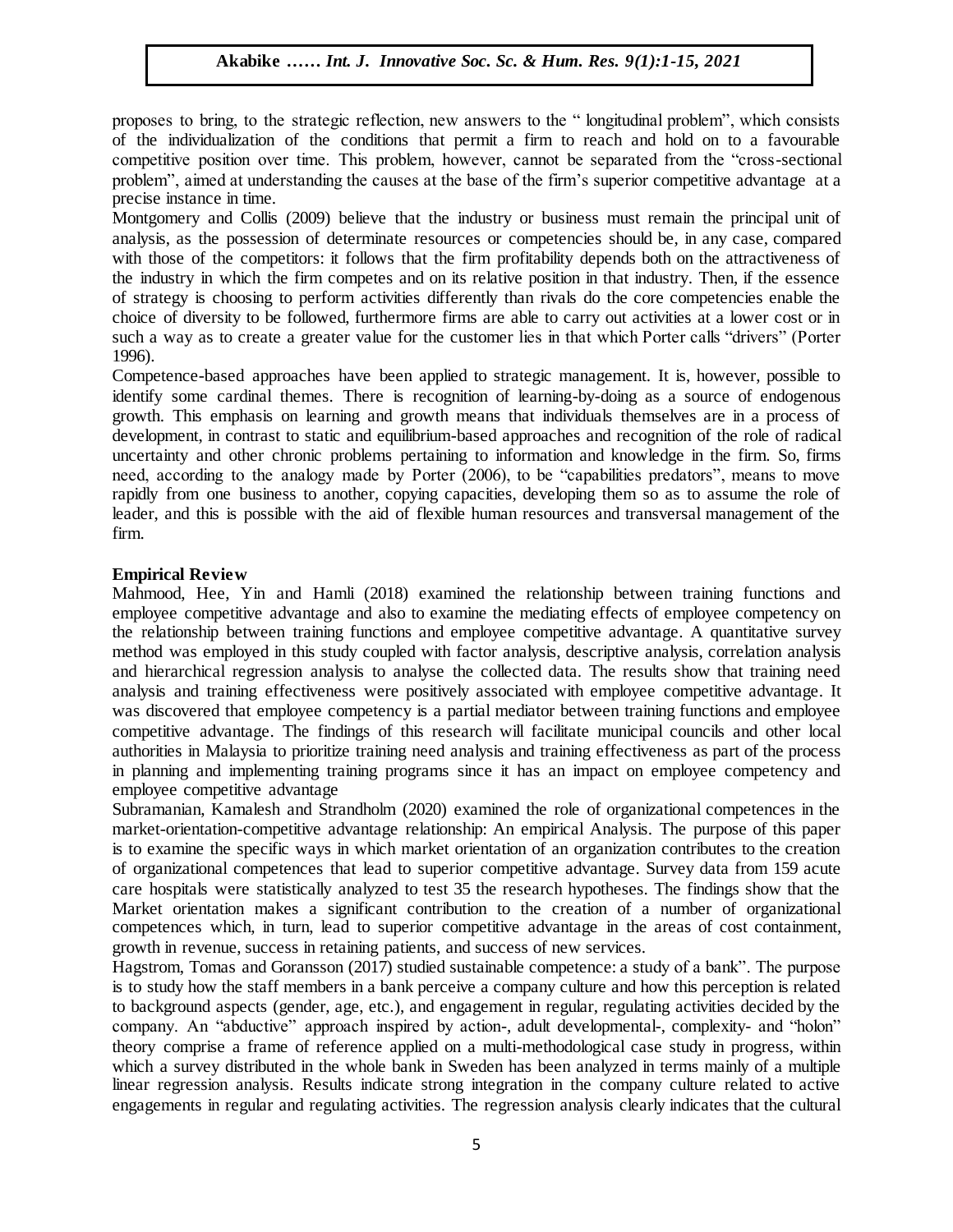integration is more influenced by those activities than by individual background variables. However, results also show more critical attitudes towards the culture. This may reflect both an individual developmental espect and a concentional espect. developmental aspect and a generational aspect.

Ljungquist (2018) studied specification of core competence and associated components: A proposed model and a case illustration". This study aimed to outline a core competence model by exploring links between core competence and the associated concepts of competences, capabilities, and resources, and by proposing refinements to the characteristics of these concepts. A case study based primarily on personal proposing refinements to the characteristics of these concepts. A case study based primarily on personal interviews. The findings suggest that competences, capabilities, and resources are all linked to corecompetences; the first two continuously, and the third intermittently; motivate refinement of the competence concept, by adding adaptation competence as governing customer loyalty, and transfer competence concept, by dataly diaptation competence as governing castomer loyalty, and dataster competence as managing transcendental integration; and motivate refinement of the capability concept, by adding capacity as a quality characteristic, and communication as a characteristic that can actively initiate organizational change.

Chen and Wu, (2017) studied an empirical analysis of core competence for high-tech firms and traditional manufacturer". The samples used in this study are the management levels of two H-T firms and three T-<br>Manufacturer". The samples used in this study are the management levels of two H-T firms and three T-Ms in Taiwan. The authors collected a company-wide opinion through questionnaires to examine the core competence, including strategic planning, production process innovation, supply chain management, logistics management, quality management and R&D. The major findings are summarized as follows: through path analysis, it is found that the model of core competence for the H-T firms is different from that of the model for T-Ms. R&D capability is regarded as the most important source for core competence both by H-T firms and T-Ms. Strategic planning in H-T firms is regarded as an important dimension in constructing core competence.

Hafeez and Essmail, (2017) studied organization core competences and associated personal competences using analytical hierarchy process". This study seeks to introduce an integrated framework to determine the relationships between organization core competences and associated personal competences. At first, organization core competences are determined by conducting internal and external benchmarking exercises, respectively, employing the collectiveness and "uniqueness" measures using key capabilities as a basis. Subsequently, a pair wise comparison using the Analytic Hierarchy Process (AHP) is conducted to assess related personal competences using the Chartered Institute of Personnel and Development list of competences. The study shows how these individual competences are crucial to the overall organizational core competences. The framework is tested for a construction company, where five management directors are interviewed to develop an overall picture regarding the strengths and weaknesses of the company"s key capabilities. Overall, the results show that despite being a construction company, the composition of its organizational capabilities is dominantly governed by intangible assets' contributions. The AHP prioritization analysis confirmed that with regard to Innovative solutions, organizational core competence, Customer focus, and Team orientation are the most related personal competences.

Mahmood, and Hamli, (2017) examined the mediating effects of employee competency on the relationship between training functions and employee competitive advantage. The training functions of this study were referred to training need analysis and training effectiveness. The respondents of this study consist of executives and assistant executives from a municipal council in Johor, Malaysia. A quantitative survey method was employed in this study coupled with factor analysis, descriptive analysis, correlation analysis and hierarchical regression analysis to analyse the collected data. The results show that training need analysis and training effectiveness were positively associated with employee competitive advantage. It was discovered that employee competency is a partial mediator between training functions and employee competitive advantage. The findings of this research will facilitate municipal councils and other local authorities in Malaysia to prioritize training need analysis and training effectiveness as part of the process in planning and implementing training programs since it has an impact on employee competency and employee competitive advantage.

Rantesalu, Mus and Mapparenta (2016), The Effect of competence, motivation and organizational culture on employee competitive advantage: the Mediating Role of Organizational Commitment. The research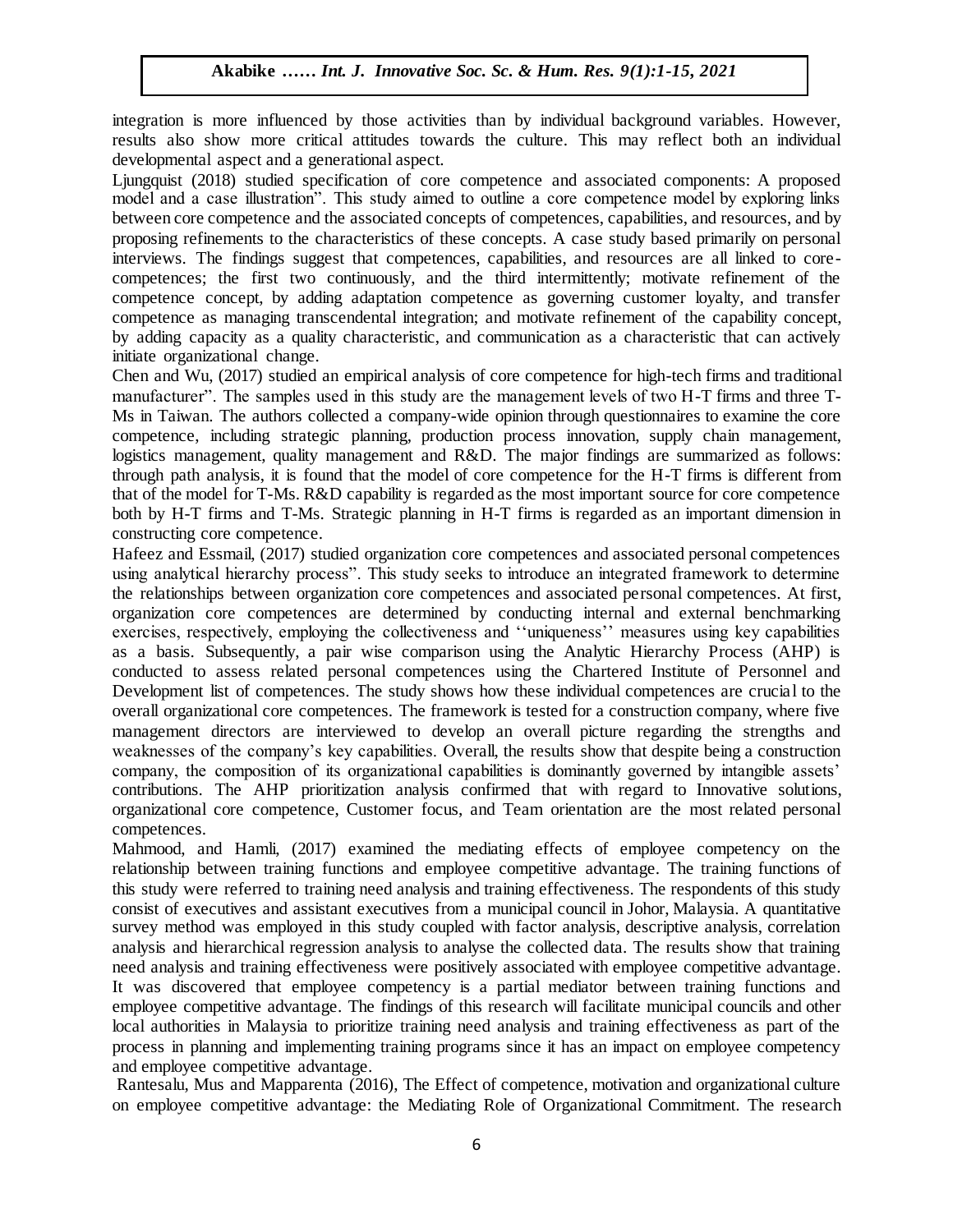was conducted at the Institute of Education and Training of South Sulawesi province with a population of 513 employees and based on Slovin formulation; sample set as many as 224 employees. Research hypothesis was tested by using Structural Equation Models (Analysis of Moment Structures, AMOS version 18). The study found that the competence and organizational culture has a positive and significant effect on organizational commitment. Work motivation has a negative and insignificant effect on organizational commitment. Competence, organizational culture and organizational commitment have a positive and significant effect on employee competitive advantage. Work motivation has a negative and insignificant effect on employee competitive advantage.

Kyongo (2016) examined the effects of management competence, firm-level institutions, and human resource management (HRM) bundles on the competitive advantage of companies listed on the Nairobi Securities Exchange (NSE). Four hypotheses corresponding to the specific objectives of the study were formulated and tested. The study targeted HR. managers of each of the 64 companies listed on the Nairobi Securities Exchange as at December 2014 and 34 of them responded. Statistical tests of hypotheses conducted included normality and linearity tests, multicollinearity test and Levine test. Research findings from the tests of hypotheses established that management competence positively and significantly affected company competitive advantage , firm-level institutions and HRM bundles moderate the relationship between management competence and company competitive advantage , and the combined effect of management competence, firm-level institutions and HRM bundles on company competitive effect of management competence, firm-lever institutions and FIKM bundles<br>advantage was different from the individual effect of management competence.

Ezenwafor and Enemuo (2016) conducted a research on the marketing and management competencies required for successful pharmaceutical as perceived by officers of employment generation agencies in South-East, Nigeria. A population of 1624 senior staff who have worked for not less than ten years were South-East, ingeria. A population of 1024 senior start who have worked to not less than ten years were studied without sampling. The study adopted descriptive survey design and a five (5) point Likert scale instrument was used to elicit information from the respondents. Findings of the study indicate that management and marketing competencies are highly needed for success in pharmaceutical and the agents at NDE differed significantly in their mean ratings on the extent the competencies are needed whereas the at NDE untered significantly in their filed fracings on the extent the competencies are needed whereas the<br>NDE agents needed more, those of NAPEP thought otherwise. The study concludes that acquisition of relevant competencies in the two broad areas by practicing and prospective pharmaceutical will enhance their effectiveness and reduce the mortality rate of business enterprises in Nigeria.

#### **METHODOLOGY**

The study adopt cross-sectional survey design because a sample of the population of interest was collected, analyzed and the result generalized for the entire population of interest. information, facts, attitudes, practices and opinions of the respondents. The study was carried out in South-East geo-political zone of Nigeria, comprising Abia, Anambra, Ebonyi, Enugu and Imo States. The researcher collected the necessary data from the target population located in the States mentioned above. The population for this study consists of selected pharmaceutical firms located in the South-East States of Nigeria. The pharmaceutical firms have been identified through the directory of domiciled in the ministry of commerce and industry of each state in the study. Also, a pilot study will commissioned by the researcher to identify the enterprises which were not found in the directory but were found to be in existence on ground. They were used to complement what was amicable in the directory. The following figures were identified for each state in the study respectively: Abia State  $-1,352$ ; Anambra State  $-1,231$ ; Ebonyi State  $-793$ ; Enugu State – 1,003 and Imo State – 1,015. Therefore, the total population for the study is estimated to be 5,394 employee of pharmaceutical companies in the zone. The data for the study as mentioned earlier was primary source through the administration of questionnaire instrument.

The sample size for the study was determined through the application of a formula developed by Borg and Gall in 1973. Thus, the sample size estimated for the study is 1036 employees of the selected pharmaceutical firms in the South-East States of Nigeria. A structured instrument questionnaires was designed to reflect the popular five (5) point Likert scale of strongly agree, agree, disagree, strongly disagree and undecided, would be used by the researcher to elicit information from the respondent. The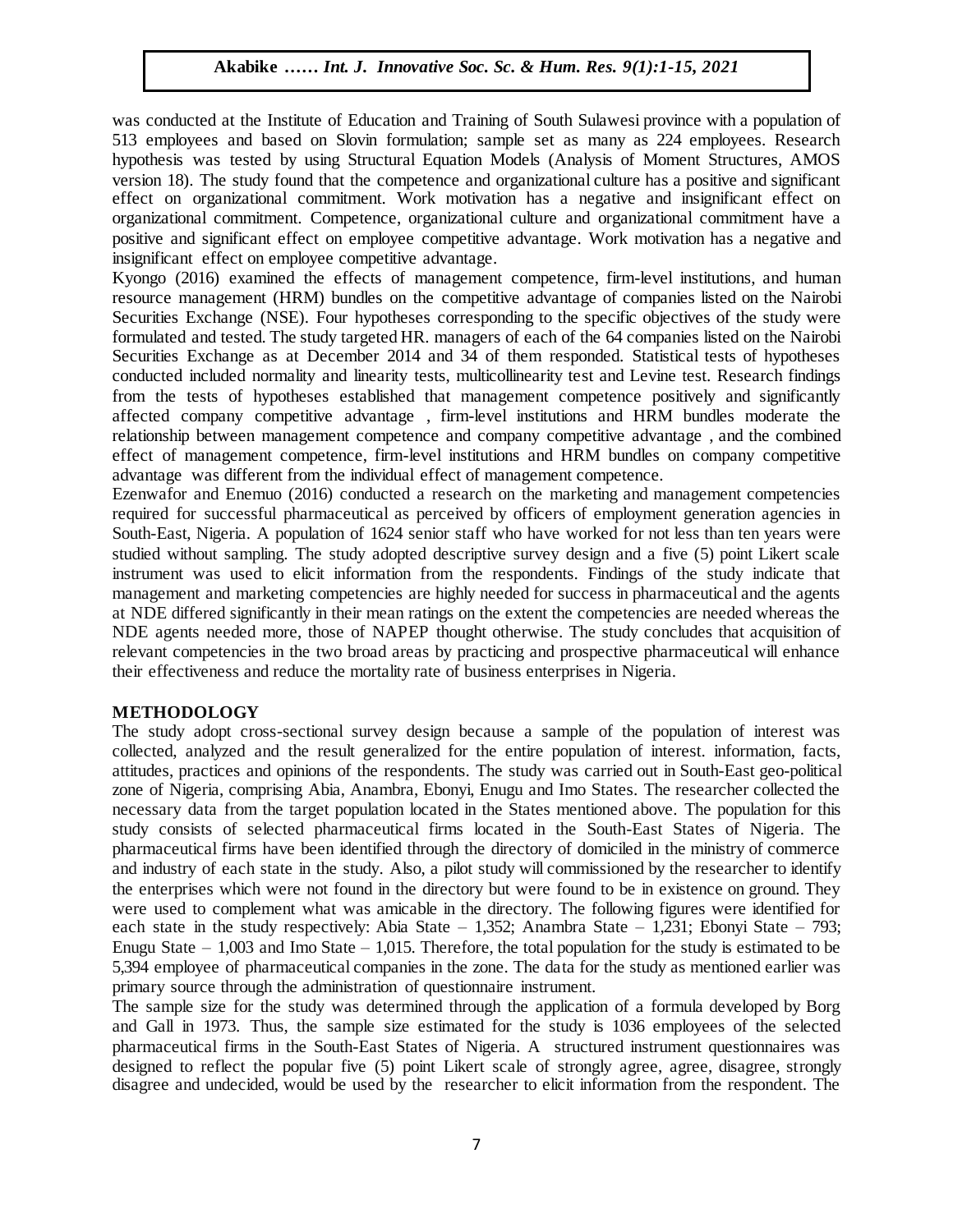instrument was face and content validated. Test re-test and Cronbach Alpha method was carried out to achieve reliability.

## **Method of Data Analysis**

The data generated in the study was analyzed in two main sections which are answer to the research questions and test of hypotheses. Accordingly, the research questions were analyzed through the application of summary statistics of percentages were presented in a Likert scale format which was used in the determining whether the data contained multicollinearity or orthogonal relationship. On the other hand, the hypotheses will be verified through the application of ordinary least squares (OLS) multiple regression analysis. All tests will be conducted at 0.05 level of significance.

## **DATA PRESENTATION AND ANALYSIS**

The data generated in this study were presented and analyzed in three main sections namely, demographic data of the respondents, answer to the research questions and test of hypothesis. In doing the analysis, frequency tables and simple summary statistics were used to analyze the demographic characteristics of the respondents and the research questions which were structured to take the format of the Likert scale Pearson Correlation and Ordinary Least Squares (OLS) multiple regression analysis were used to test and verify the various null hypotheses formulated to guide the objectives of the study and strengthen the analysis. 1052 copies of the questionnaire were issued out, 1021 were completed and returned thus showing a response rate of 97 percent were return. The table also shows that 1021 Copies of valid questionnaire were return. 32 copies of questionnaire were invalid showing 3 percent response rate.

## **RESULTS**

## **Research Question One**

This research question sets out to establish whether the development of business decision-making competency leads to competitive advantage or not. The responses obtained from the respondents on this are presented in Table 1.

| S/N | Items of the Questionnaire                           | <b>Alternative Responses</b> |        |                 |           | Total      |         |
|-----|------------------------------------------------------|------------------------------|--------|-----------------|-----------|------------|---------|
|     |                                                      | <b>SA</b>                    | A      | D               | <b>SD</b> | <b>UND</b> |         |
| 1.  | Many businesses have crashed due to                  | 505                          | 439    | $\overline{33}$ | 24        | 20         | 1021    |
|     | wrong business decision-making.                      | (49.5)                       | (43.0) | (3.2)           | (2.4)     | (2.0)      | (100.0) |
| 2.  | Business decision-making is one of                   | 441                          | 503    | 35              | 24        | 18         | 1021    |
|     | crucial<br>factors<br>the<br>most<br>to              | (43.2)                       | (49.3) | (3.4)           | (2.4)     | (1.8)      | (100.0) |
|     | today's<br>organization<br>$\overline{m}$<br>success |                              |        |                 |           |            |         |
|     | competitive business environment.                    |                              |        |                 |           |            |         |
| 3.  | Failure in business occurs most times                | 511                          | 426    | 30              | 29        | 25         | 1021    |
|     | because the organization does not                    | (50.0)                       | (41.7) | (2.9)           | (2.8)     | (2.4)      | (100.0) |
|     | have the necessary capacity to take                  |                              |        |                 |           |            |         |
|     | the right decisions.                                 |                              |        |                 |           |            |         |
| 4.  | An incompetent entrepreneur finds it                 | 457                          | 481    | 39              | 30        | 14         | 1021    |
|     | difficult to take the right decision                 | (44.8)                       | (47.1) | (3.8)           | (2.9)     | (1.4)      | (100.0) |
|     | when alternatives or opportunities are               |                              |        |                 |           |            |         |
|     | many.                                                |                              |        |                 |           |            |         |
| 5.  | An entrepreneur who is not endowed                   | 409                          | 537    | 40              | 20        | 15         | 1021    |
|     | with abilities to take right decisions               | (40.1)                       | (52.6) | (3.9)           | (2.0)     | (1.5)      | (100.0) |
|     | can be trained to acquire the right                  |                              |        |                 |           |            |         |
|     | skills.                                              |                              |        |                 |           |            |         |
|     | Total                                                | 2323                         | 2386   | 177             | 127       | 92         | 5105    |
|     |                                                      | (45.3)                       | (46.7) | (3.5)           | (2.5)     | (1.8)      | (100.0) |

## Table 1: Business Decision-making Competency and Firm competitive advantage

Note:  $(SA = Strongly \text{ Agree}; A = \text{ Agree}; D = \text{Disagree}; SD = \text{Strongly Disagree}$  and  $UND = Undecided$ .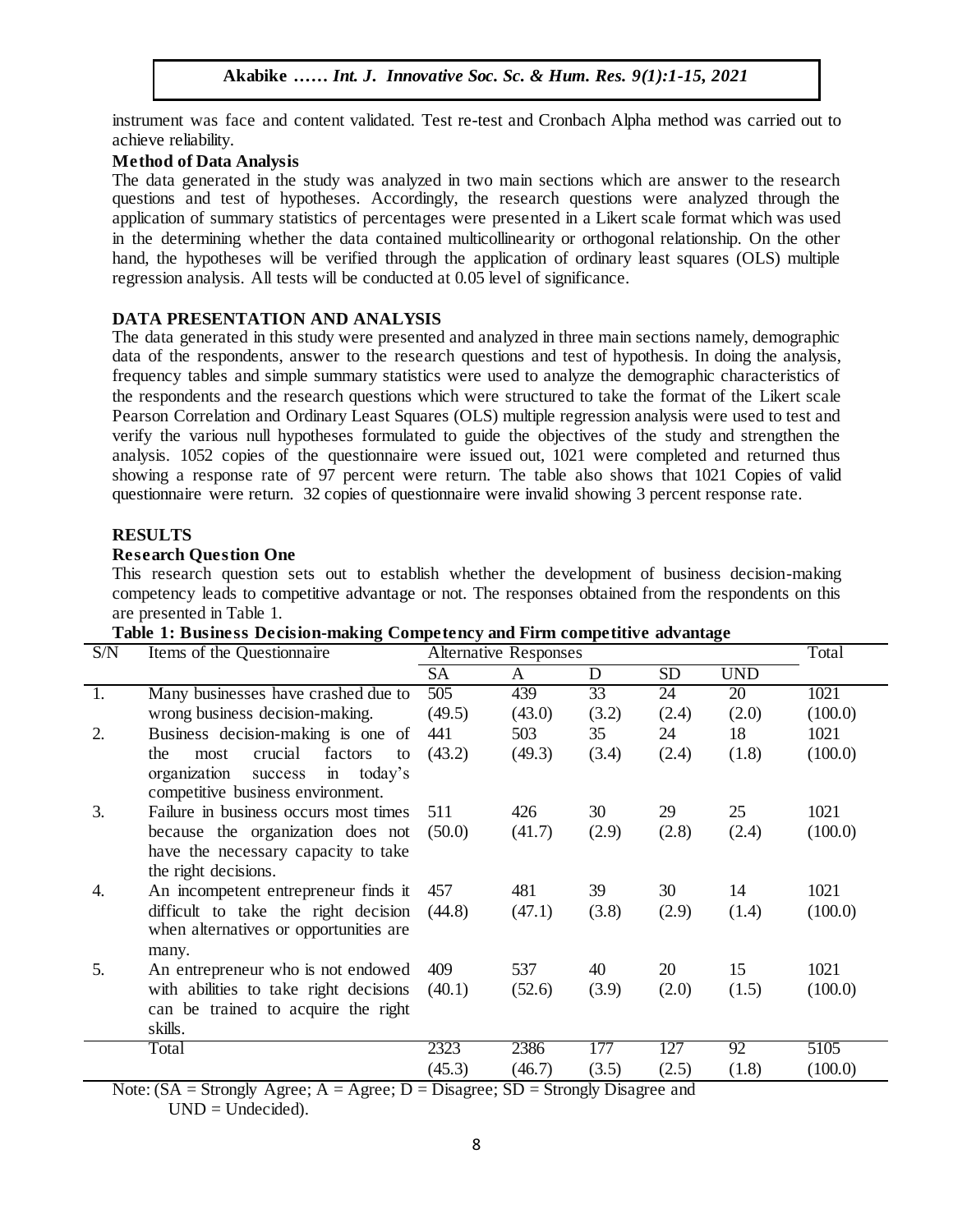From Table 1, it could be that on the average, 45.5 percent of the respondents strongly agreed with all the statements of the items, 46.7 percent agreed but not strongly, 3.6 percent of them disagreed, 2.5 percent strongly disagreed and 1.8 percent were indifferent on all the issues raised. From the analysis, it could be seen that 92.2 percent agreed that development of business decision making competency by the organization will lead to competitive advantage. The table shows also that apart from the averages, respondents opinions vary across the items.

#### **Research Question Two**

Research question five sought to determine the effect of human resource competencies on competitive advantage. Accordingly, the opinions of the respondents are presented in Table 4.10

| S/N | Table 2: Human Resource Competencies and Competitive Auvanuage<br>Items of the Questionnaire |           | <b>Alternative Responses</b> |                 |           |            |         |  |
|-----|----------------------------------------------------------------------------------------------|-----------|------------------------------|-----------------|-----------|------------|---------|--|
|     |                                                                                              | <b>SA</b> | A                            | D               | <b>SD</b> | <b>UND</b> |         |  |
| 1.  | HRM competencies function can help                                                           | 439       | 321                          | 30 <sup>2</sup> | 20        | 11         | 1021    |  |
|     | an enterprise create more value                                                              | (43.0)    | (51.0)                       | (2.9)           | (2.0)     | (1.1)      | (100.0) |  |
| 2.  | HRM competencies unction ensures                                                             | 457       | 461                          | 45              | 35        | 23         | 1021    |  |
|     | that the company has the right mix of                                                        | (44.8)    | (45.2)                       | (4.4)           | (3.4)     | (2.3)      | (100.0) |  |
|     | skilled people to perform its value                                                          |           |                              |                 |           |            |         |  |
|     | creation activities effectively                                                              |           |                              |                 |           |            |         |  |
| 3.  | HRM competencies function ensure                                                             | 501       | 457                          | 25              | 20        | 18         | 1021    |  |
|     | that people are adequately trained,                                                          | (49.1)    | (44.8)                       | (2.4)           | (2.0)     | (1.8)      | (100.0) |  |
|     | motivated, and compensated to                                                                |           |                              |                 |           |            |         |  |
|     | perform their value creation tasks                                                           |           |                              |                 |           |            |         |  |
| 4.  | HRM competencies have effects on                                                             | 457       | 461                          | 45              | 35        | 23         | 1021    |  |
|     | organizational competitive advantage,                                                        | (44.8)    | (45.2)                       | (4.4)           | (3.4)     | (2.3)      | (100.0) |  |
|     | larger than the individual practices                                                         |           |                              |                 |           |            |         |  |
| 5.  | HR. practices are combined to form                                                           | 481       | 450                          | 31              | 30        | 29         | 1021    |  |
|     | competencies, their effects<br>on                                                            | (47.1)    | (44.1)                       | (3.0)           | (2.9)     | (2.8)      | (100.0) |  |
|     | organizational competitive advantage                                                         |           |                              |                 |           |            |         |  |
|     | are higher than when the practices are                                                       |           |                              |                 |           |            |         |  |
|     | used individually                                                                            |           |                              |                 |           |            |         |  |
|     | Total                                                                                        | 2335      | 2350                         | 176             | 140       | 104        | 5105    |  |
|     |                                                                                              | (45.7)    | (46.0)                       | (3.4)           | (2.7)     | (2.0)      | (100.0) |  |

Note:  $(SA = Strongly \text{ Agree}; A = Agee; D = Disagree; SD = Strongly Disagree$  and  $UND = Undecided).$ 

From Table 2, it could be seen that 45.7 percent on the average strongly agreed with all the statements of the item, 46 percent merely agreed, 3.4 percent disagree, 2.7 percent strongly disagreed and 2 percent were undecided. The fact that 91.7 percent agreed on the aggregate is an indication that the acquisition of communication competency is highly desirable by the organization.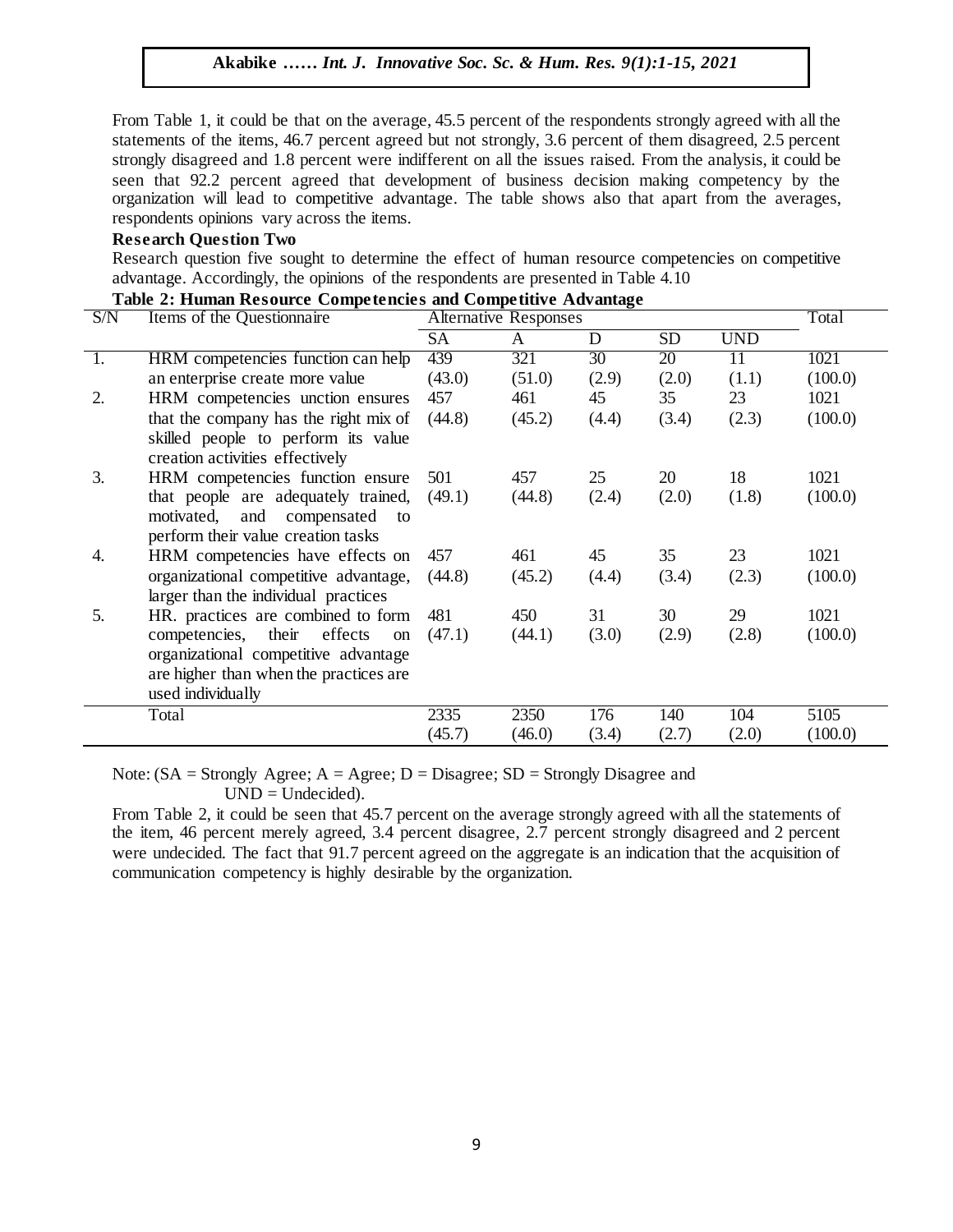| S/N | Items of the Questionnaire              | <b>Alternative Responses</b> |        |       |           |            | Total   |
|-----|-----------------------------------------|------------------------------|--------|-------|-----------|------------|---------|
|     |                                         | <b>SA</b>                    | A      | D     | <b>SD</b> | <b>UND</b> |         |
| 1.  | Production<br>competencies<br>enable    | 459                          | 500    | 30    | 20        | 12         | 1021    |
|     | develop, combine<br>firms<br>to<br>and  | (45.0)                       | (49.0) | (2.9) | (2.0)     | (1.2)      | (100.0) |
|     | transform<br>value<br>into<br>resources |                              |        |       |           |            |         |
|     | creating                                |                              |        |       |           |            |         |
| 2.  | Production<br>competencies<br>are<br>a  | 441                          | 493    | 36    | 31        | 20         | 1021    |
|     | precursor of a firm's capacity to meet  | (43.2)                       | (48.3) | (3.5) | (3.0)     | (2.0)      | (100.0) |
|     | export market demand                    |                              |        |       |           |            |         |
| 3.  | Production competencies increasing      | 457                          | 478    | 45    | 21        | 20         | 1021    |
|     | competition, fast changing consumer     | (44.8)                       | (46.8) | (4.4) | (2.1)     | (2.0)      | (100.0) |
|     | needs and wants, and shorter product    |                              |        |       |           |            |         |
|     | life cycles                             |                              |        |       |           |            |         |
| 4.  | Production competencies entail a        | 461                          | 500    | 25    | 20        | 15         | 1021    |
|     | portfolio of skills relevant to new     | (45.2)                       | (49.0) | (2.4) | (2.0)     | (1.5)      | (100.0) |
|     | product development or modification     |                              |        |       |           |            |         |
|     | of existing products                    |                              |        |       |           |            |         |
| 5.  | Production competencies extent to       | 458                          | 501    | 31    | 19        | 12         | 1021    |
|     | skills pertinent with adoption of new   | (44.9)                       | (49.1) | (3.0) | (1.9)     | (1.2)      | (100.0) |
|     | methods and ideas in the production     |                              |        |       |           |            |         |
|     | and pharmaceutical processes            |                              |        |       |           |            |         |
|     | Total                                   | 2276                         | 2472   | 167   | 111       | 79         | 5105    |
|     |                                         | (44.6)                       | (48.2) | (3.3) | (2.2)     | (1.5)      | (100.0) |

#### **Table 3: Production Competency and Competitive Advantage**

Note:  $(SA = Strongly \text{ Agree}; A = Agree; D = Disagree; SD = Strongly \text{ Disagree}$  $UND = Undecided$ .

It could be seen from Table 2 that on the average, 44.6 percent of the respondents strongly agreed with all the statements of the item, 48.2 percent also agreed but not strongly, 3.3 percent disagreed, 2.2 percent strongly disagreed and 1.5 percent of them had no opinion on the issues raised. It can therefore be said that about 92.8 percent of the respondents agreed that production competencies enable firms to develop, combine and transform resources into value creating. But apart from the averages as presented above, there are equally variations across the items depending on the perception of the respondents. For instance, whereas 44.8 percent and 46.8 percent strongly agreed and merely agreed with item 3, 43.2 percent and 48.3 percent did so for item 2 respectively.

## **Test of Hypotheses**

The hypotheses were set mainly to determine the effect of various competencies on competitive advantage of pharmaceutical companies. Answers to the research questions have already shown that the acquisition of the said competencies are quite necessary to successful organization but the hypothesis aspect is still very necessary to confirm whether the answers are statistically significant or whether they occurred by chance.

## **Table 4: Summary of Regression Results**

| Model | v     | R.Square | Adjusted R-Square | Standard Error of the<br>Estimate |
|-------|-------|----------|-------------------|-----------------------------------|
|       | 0.857 | .741     | 0.709             | 0.69527                           |

a. Predictor: (constant), PC, DMC, HRMC

As could be seen from Table 4, regression coefficient represented by "R" has the value of 0.857 and it means that 85.7 percent relationship exists between the dependent and the independent variables. Similarly, the coefficient of determination represented by ' $R^2$ 'has the value of 0.741 and it means that 74.1 percent of the variation in the dependent variable can be explained by the independent variables in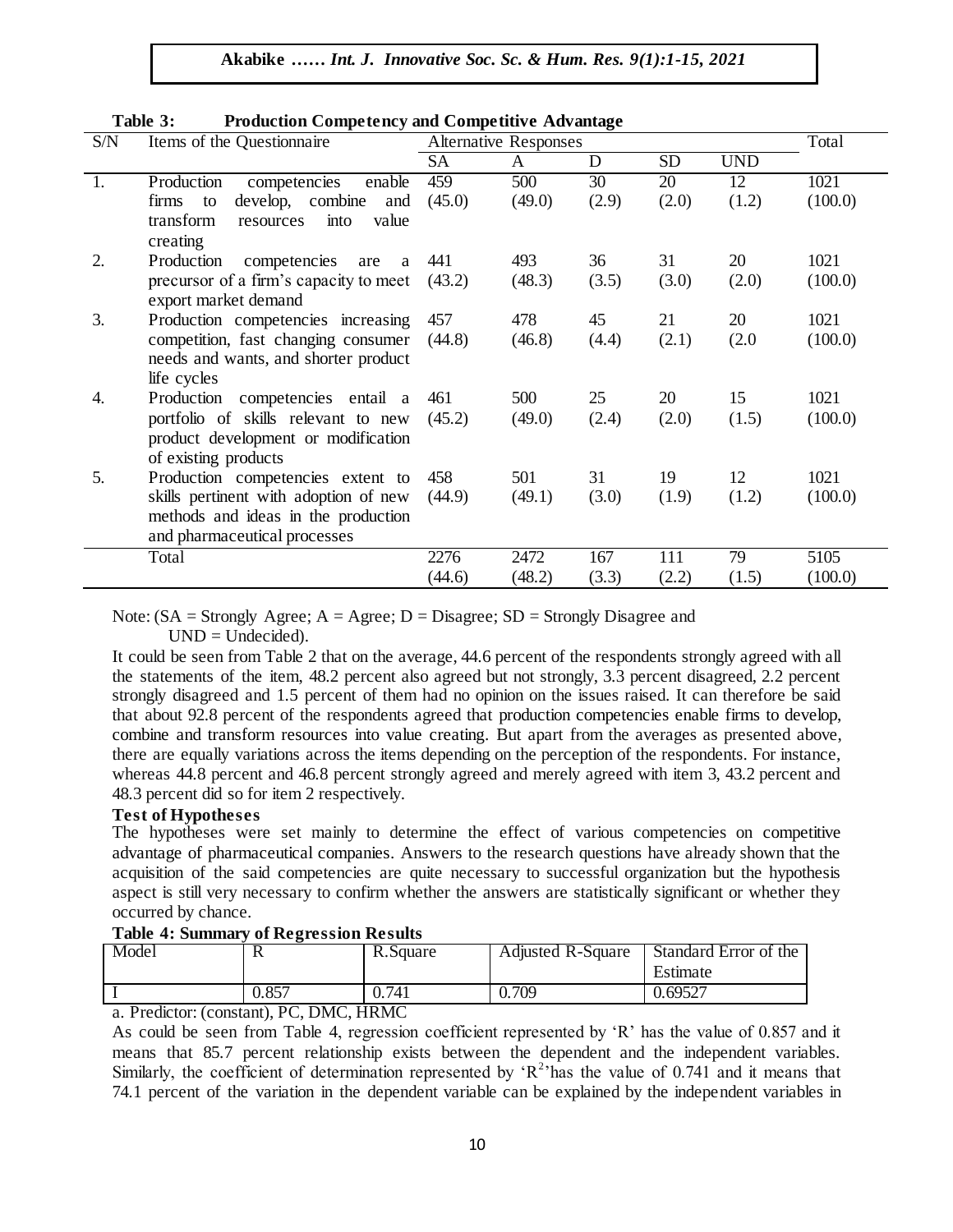the model. The  $R^2$  being the explanatory power of the model shows that the changes in competitive advantage can be accounted for by the production competency, decision-making competency and human resources management competency.

| Table 5. Coemelents of the Freuntier variables, t-values and the significant Level |                |            |              |         |      |  |  |  |
|------------------------------------------------------------------------------------|----------------|------------|--------------|---------|------|--|--|--|
| Model                                                                              | Unstandardized |            | Standardized |         | Sig. |  |  |  |
|                                                                                    | Coefficients   |            | Coefficients |         |      |  |  |  |
|                                                                                    |                | Std. Error | Beta         |         |      |  |  |  |
| $1$ (Constant)                                                                     | $-.187$        | .207       |              | $-.741$ | .454 |  |  |  |
| Production competency                                                              | .717           | .053       | .711         | 11.203  | .000 |  |  |  |
| Decision-making                                                                    | .563           | .078       | .688         | 2.873   | .000 |  |  |  |
| competency                                                                         |                |            |              |         |      |  |  |  |
| <b>HRM</b><br>competency                                                           | .513           | .065       | .525         | 3.715   | .001 |  |  |  |

| Table 5: Coefficients of the Predictor Variables, t-values and the Significant Level |  |  |  |  |
|--------------------------------------------------------------------------------------|--|--|--|--|

a. Dependent Variable: Competitive Advantage

Table 5, presents the coefficients of the respective variables as well as the t-values and the probability levels. As could be seen from the table also, many of the predictors have high coefficients. For instance, production competency, marketing management competency, time management competency, decisionmaking competency and human resources management competency are quite high in predicting the dependent variable, competitive advantage. It is also worthy of note that all the expected signs the a priori, obeyed the theoretical expectations.

#### **Re-Statement of the Study Hypotheses**

The formulated hypotheses we re-stated in this section of the analysis to ensure that the objectives as well as the research questions are well located in the hypotheses which we are testing to establish that the as the research questions are well located in the hypotheses which we are testing to establish that the answers to the research questions did not occur by chance but with statistical significance. All tests were conducted at 0.05 level of significance. That being the probability at which we were willing to risk type I error.

- $H_0$ : Human resource management has no significant positive influence on competitive advantage of  $\mathbb{R}^n$ pharmaceutical companies in South-East, Nigerian
- H1: Human resource management has a significant positive influence on competitive advantage of pharmaceutical companies in South-East, Nigerian
- H0: Decision-making competency, has no significant positive effect on t competitive advantage of pharmaceutical companies in South-East, Nigerian
- H<sub>1</sub>: Decision-making competency, has a significant positive effect on competitive advantage of pharmaceutical companies in South-East, Nigerian
- H0: Production competency has no significant positive effect on competitive advantage of pharmaceutical companies in South-East, Nigerian
- H1: Production competency has a significant positive effect on the competitive advantage of pharmaceutical companies in South-East, Nigerian

The estimated functional equation (model) can be written as follows:

- $Y = -187+0.711PM+ 0.688DMC + 0.525HRMC$ 
	- (-.741) (11.203) (2.873) (3.715)
	- (0.454) (0.000) (0.000) (0.001)

#### **Interpretation of Regression Results**

In interpreting the regression results, we considered the value of the coefficients (X), t-statistic and the significance level.

From Table 4.15, the values of the regression coefficients, shows that relative contributions in predicting the dependent variable which is this case is competitive advantage. The decision rule about the significance of the coefficient or otherwise was based on the interpretation of the results.

Starting with the coefficient of the decision-making competency, the coefficient is represented by  $X_1$  in the model and it has the value of .754 which means that when decision-making competency is increased by one unit, firm competitive advantage will increase by 7.5 percent if other variables in the model are not allowed to vary. The t-value of 2.873 and the probability level .000 corresponding to the coefficient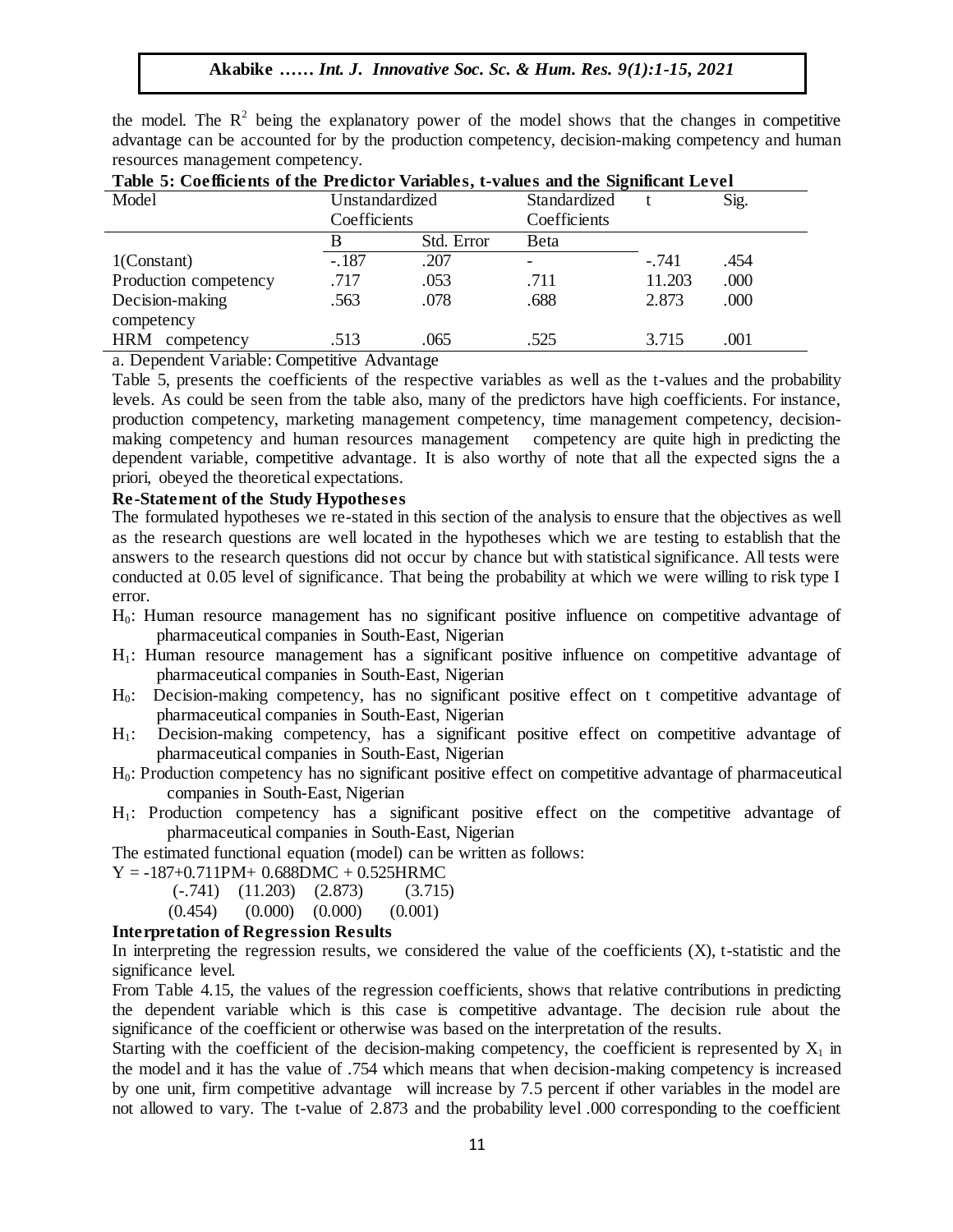shows that the coefficient is positive and significant because .000 is less than 0.05 level of significance set for the study.  $\mathcal{L}$  study.

#### **Decision Rule I**

At 0.05 level of significance and t-value of 2.873, the coefficient is positive and significant. Consequently, we rejected the null hypothesis given the weight of evidence against it while the alternative hypothesis which suggests that decision-making competency has a significant positive influence on competitive advantage of pharmaceutical companies in South-East, Nigerian was accepted.

Human resources management competency represented by  $X_2$  in the model, has a value of .525 and this means that when the human resources management competency is increased by one unit, competitive advantage will increase by 5.3 percent if other variables are held constant. The t-value of  $3.715$  and the significance level of .001 corresponding to the coefficient, shows that the coefficient is significant because .001 is less than 0.05 level of significance set for the study.

#### **Decision Rule II**

At  $0.05$  level of significance and t-value of  $3.715$ , the coefficient is positive and significant. Consequently, given the weight of evidence against the null hypothesis, it was rejected while the alternative hypothesis which suggests that Human resource management has a significant positive influence on competitive advantage of pharmaceutical companies in South-East, Nigerian was accepted.

the coefficient of production competency which is represented by  $X_1$ , the value is .711 which means that the coefficient of production competency which is represented by  $X_1$ , the value is .  $711$  which means that when production competency is increased by one unit, competitive advantage would increase by 7.1 percent if other variables in the functional equation are held constant. The t-value of 11.203 and the probability level of .000 corresponding to the coefficient show that it is significant. This is because the probability level  $0.000$  is less than  $0.05$  level of significance set for the study.

#### **Decision Rule III**

At 0.05 level of significance and t-value (11.203), the coefficient is positive and significant. Consequently, we reject the null hypothesis and accept the alternative which suggests that production competency has a significant positive effect on competitive advantage of pharmaceutical companies in South Feet Nicorion. South-East, Nigerian.

## **Post-Estimation Tests**

It is traditional to carry out post-estimation tests in all regression analysis. The tests are deemed necessary to ascertain whether the data conforms to certain criteria that are necessary for such analysis to be adequate. In many occasions, unfit data or model have produced spurious statistical results which can be very misleading in meaning and value. In this present exercise therefore, we carried out post-estimation tests to verify whether the data used for the analysis contain multicollinearity or orthogonal relationships and also to determine the robustness of the regression model.

|       | Tuble of Eigen values, condition much and valuables I reportion |                 |          |      |            |                            |  |  |
|-------|-----------------------------------------------------------------|-----------------|----------|------|------------|----------------------------|--|--|
| Model | Eigen                                                           | Condition Index |          |      |            | <b>Variance Proportion</b> |  |  |
|       | Value                                                           |                 | Constant | PC.  | <b>DMC</b> | <b>HRMC</b>                |  |  |
|       | 4.812                                                           | 1.002           | $0.00\,$ | 0.00 | $0.00\,$   | 0.00                       |  |  |
| 2.    | 0.105                                                           | 6.458           | 0.12     | 0.07 | 0.22       | 0.45                       |  |  |
| 3.    | 0.047                                                           | 10.109          | 0.56     | 0.18 | 0.25       | 0.39                       |  |  |
| 4.    | 0.036                                                           | 11.431          | 0.34     | 0.69 | 0.26       | 0.30                       |  |  |
|       |                                                                 |                 | .        |      |            |                            |  |  |

#### **Table 6: Eigen Values, Condition Index and Variables Proportion**

a. Dependent Variable: Competitive Advantage

Conditions: Eigen values that are close to zero indicate dimension which explains presence of little variance. For the condition index however, when the values are more than 15 for any of the variables, it indicates a possibility of presence of multicollinearity. From the above table, the values of 2, 3, 4, 5 and 6 in the model are close to zero thereby meaning that only very little variance exists and it did not violate any rule. Concerning the condition index, the values are in the range between 1.002 and 11.431 which is not in anywhere near 15 which is the danger zone. The implication of the result is that the model does not contain any condition of multicollinearity or arthoganal relationships between the dependent and independent variables. The result shows further that the eigen values and the condition index values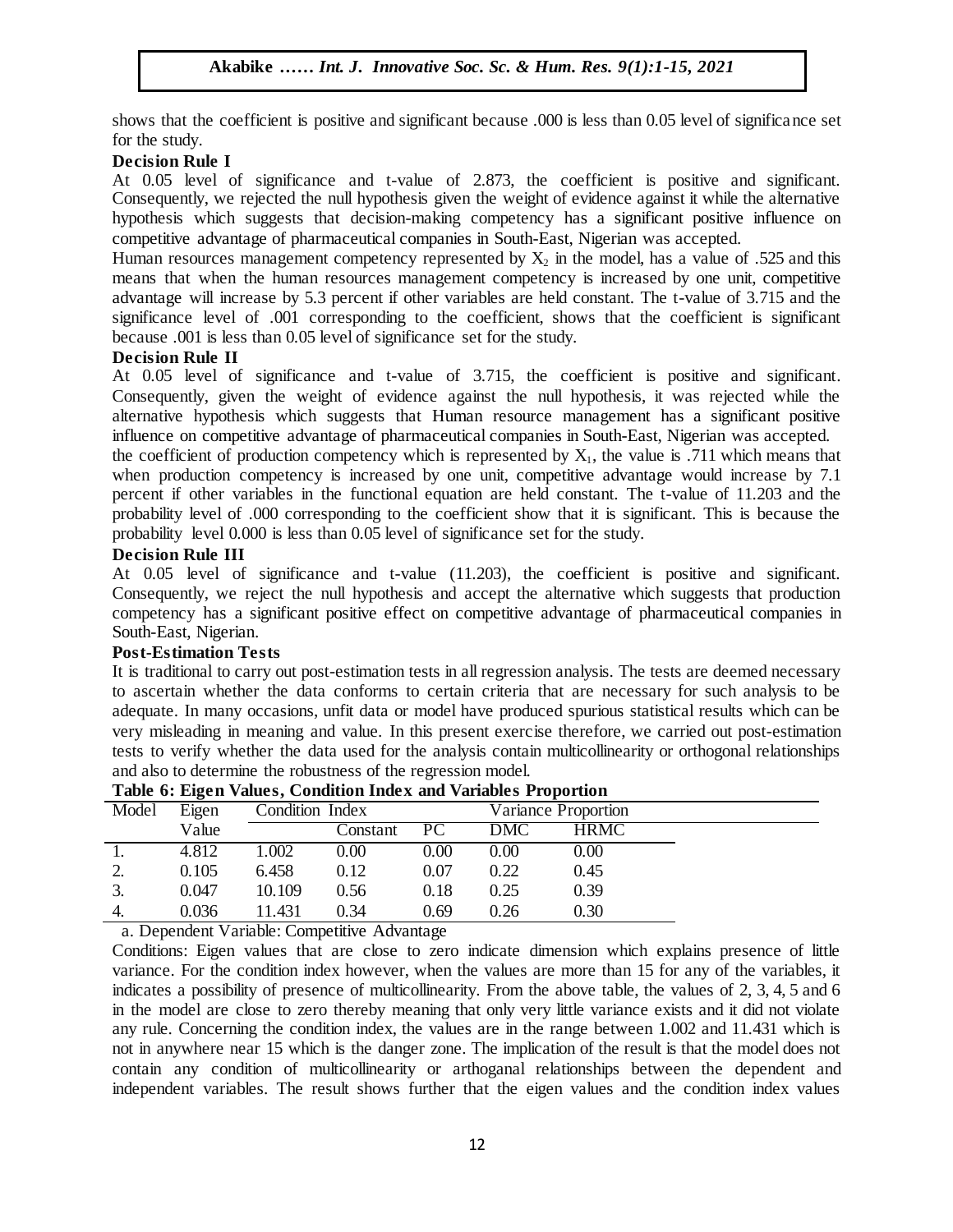indicate that the model is very stable and robust and that probability of long term relationship between and among the variables exist.

| Variables                    | Tolerance | Variance Inflation Factor (VIF) |
|------------------------------|-----------|---------------------------------|
| 1 (Constant)                 |           |                                 |
| <b>Production Competency</b> | 0.457     | 2.476                           |
| Decision Making Competency   | 0.578     | 1.268                           |
| <b>HRM</b> Competency        | 0.793     | 2.267                           |

| Table 7: Multicollinearity Diagnosis between the Dependent and Independent Variables |  |
|--------------------------------------------------------------------------------------|--|

Table 6 is the presentation of multicollinearity statistics. The specification is that tolerance value less than 0.20 or 0.10 is an indication of presence of multicollinearity problem in the model (O"Brien and Robert, 2007). But from the data presented in the table, the tolerance values of the independent variables have 0.457 as the least value thus showing no presence of multicollinearity. Also, the reciprocal of the tolerance known as the variance inflation factor (VIF) shows there was no presence of multicollinearity because none of the values is up to 5. Therefore, the results of the post-estimation tests confirmed stability and robustness of the model hence it is recommended for any predictions.

## **Summary of Findings**

- 1. Decision-making competency had a significant positive influence on competitive advantage of pharmaceutical companies in South-East, Nigerian. Decision-making competency, coefficient t-value of 2.873 and the probability level .000 corresponding to the coefficient shows that the coefficient is positive and significant because .000 is less than 0.05 level of significance set for the study.
- 2. Human resource management had a significant positive influence on competitive advantage of pharmaceutical companies in South-East, Nigerian. Human resources management competency represented has a t-value of 3.715 and the significance level of .001 corresponding to the coefficient, shows that the coefficient is significant because .001 is less than 0.05 level of significance set for the study.
- study.<br>3. Production competency had a significant positive effect on the competitive advantage of pharmaceutical companies in South-East, Nigerian. Production competency has a t-value of 11.203 and the probability level of .000 corresponding to the coefficient show that it was significant.

## **CONCLUSION**

This study examined the effect of functional competencies and competitive advantage in Nigeria, using pharmaceutical companies in the South-East, Nigeria as the study area. Based on the result of the analysis the study concludes that functional competency had a significant positive influence on competitive advantage of pharmaceutical companies in South-East, Nigerian.

## **RECOMMENDATIONS**

Based on the results of the analysis of data from this study and the conclusions made above, the following recommendation/policy dialogue was made:

- 1. Decision making competency was equally found to have positive and significant effect on competitive advantage of pharmaceutical companies in Nigeria. Every organization needs to build the capacity of the organization in the area of fast business decision making. This is because decision making is a core factor in business venture. Many have not been able to bring their beautiful business ideas to the market because they lack the capacity to take decision.
- 2. Effective human resources competencies in organizations is more important now than ever due to the advent of information and communication technology (ICT) which should be step up to monitor competitive advantage. Organizations should braze up with the new technology if they must remain relevant in the business environment. They must undergo the necessary training to acquire the human resources competency to enable them manage the company competitive advantage.
- 3. Production competency is very crucial to the success of any business undertaken whether small or large business organization. Every organization should engage in training in all aspect of organization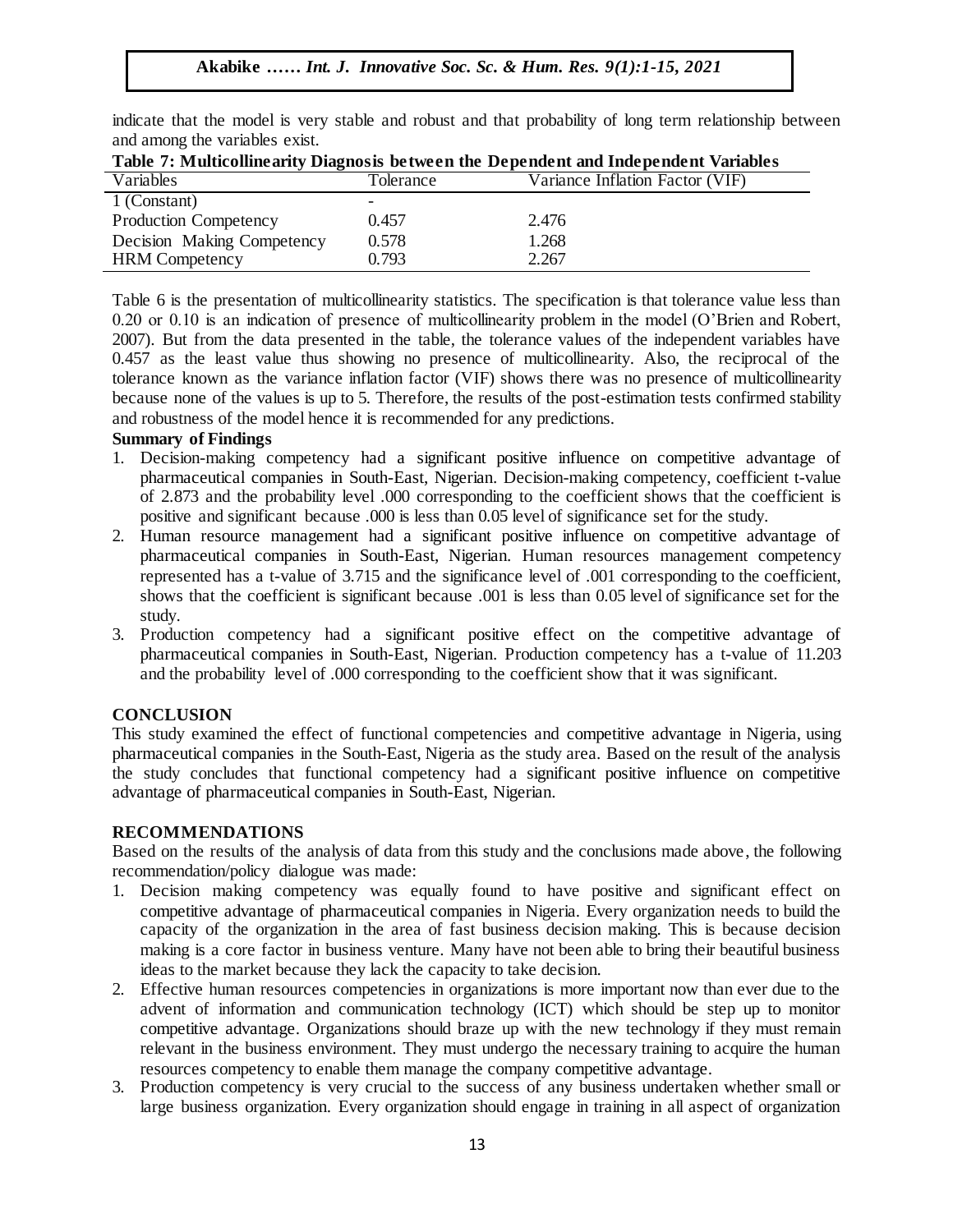to develop the competency/capacity for production management so as to achieve competitive advantage.  $\alpha$  and  $\beta$ .

#### **REFERENCES**

- Ahadzie, D. K., Proverbs, D. G., Olomolaiye, P. O., & Ankrah, N. (2009). Towards developing competency-based measures for project managers in mass house building projects in developing competency based measures for project managers in mass house bands<br>countries. Construction Management and Economics, 27(1), 89-102.
- Al- Zaharani , A(2012), Training strategy and its impact on Saudi commercial Banks employees Behavioral competencies. *Jordan Businesses administration Journal*. 8, (4), 707-735.
- Baker, S. S., Pearson, M., & Chipman, H. (2009). Development of Core Competencies for Paraprofessional Nutrition Educators Who Deliver Food Stamp Nutrition Education. *Journal of* Paraprofessional Nutrition Educators Who Deliver Food Stamp Nutrition Education. *Journal of Nutrition Education and Behavior* , *41*(2), 138-142.
- Bani-Hani, J. S & AL-Hawary, F. (2009). The Impact of functional Competences on Competitive Advantage: Strategic Challenge", *International Bulletin of Business Administration*, No.6: 93- 104. Arunage. Sauce Soc. Chance Soc. Anno National Bancal of Basacess A.
- Barney, J. B. & Hesterly, W. S. (2010). Strategic management and competitive advantage: concepts and cases. 3rd Edition. Prentice Hall, Upper Saddle River, New Jersey.
- Barney, J.B., & Clark, D.N. (2010). Resource-based theory: Creating and sustaining competitive advantage. New York: Oxford University Press.
- Chacarbaghi & Lynch. (2009). *Competitive Advantage: Creating and Sustaining Superior Competitive advantage byMichael E. Porter 1980*. cited by Chacarbaghi and Lynch 45.
- Che Rusuli, M. S. (2017). The mediating effect of employee competencies on the relationship between human resource development practice and service competitive advantage among front line human resource development practice and service competitive advantage employees in hotel industries. *International Journal of Applied Business and Economic Research*, *15*(22).
- Chen, Y. & Wu, T. (2017). An empirical analysis of functional competence for high-tech firms and traditional manufacturers", *Journal of Management Development*. 26, (2), 159-168.
- Cizel, B., Anafarta, N., & Sarvan, F. (2007). An analysis of managerial competence need in the tourism sector: The Case of Turkey. Tourism Review, 62(2), 14-22.
- Clardy, A. (2008). Human resource development and the resource-based model of core competencies: methods for diagnosis and assessment. *â €, Human Resource Development Review*, *7*(4), 387- 407.
- Cohen, S.G. (2006). Measuring the relationship between managerial competencies and competitive advantage . Retrieved From, Http://Jom.Sagepub.Com/Content/32/3/360
- Currie, G., & Darby, R. (2005). Competence-based management development: rhetoric and reality. *Journal of European Industrial Training*, *19*(5), 11-18.
- Dingle, J. (2005). Analyzing the competence requirements of managers. *Management Development Review*, 9(1), 45-55.
- Eniola, A., & Entebang, H. (2014). Firms" competitive advantage in Nigeria: Competitive advantage and its impact*. International Journal of Research Studies in Management, 3*(2), 75-86.
- Ezenwafor, J.I. & Enemuo, A.U. (2016). Marketing and management competencies required for successful pharmaceuticalhip as perceived by officers of employment generation agencies in South-East Nigeria. *European Journal of Management and Marketing Studies,* 1(1): 76-88.
- Fatoki, O. (2014). The impact of managerial competencies on the competitive advantage of immigrantowned enterprises in South Africa. *Mediterranean Journal of Social Sciences. Vol. 5 (6) 141-144*
- Hafeez, K. & Essmail, E. A. (2017). Evaluating organization functional competences and associated personal competences using analytical hierarchy process", *Management Research News*. 30 (8), 530-547.
- Hafeez, K. Zhang, Y. & Malak, N., (2012). Functional competence for sustainable competitive advantage: a structured methodology for identifying core competence. *Transactions on Engineering Management*. 49 (1), 28-35.